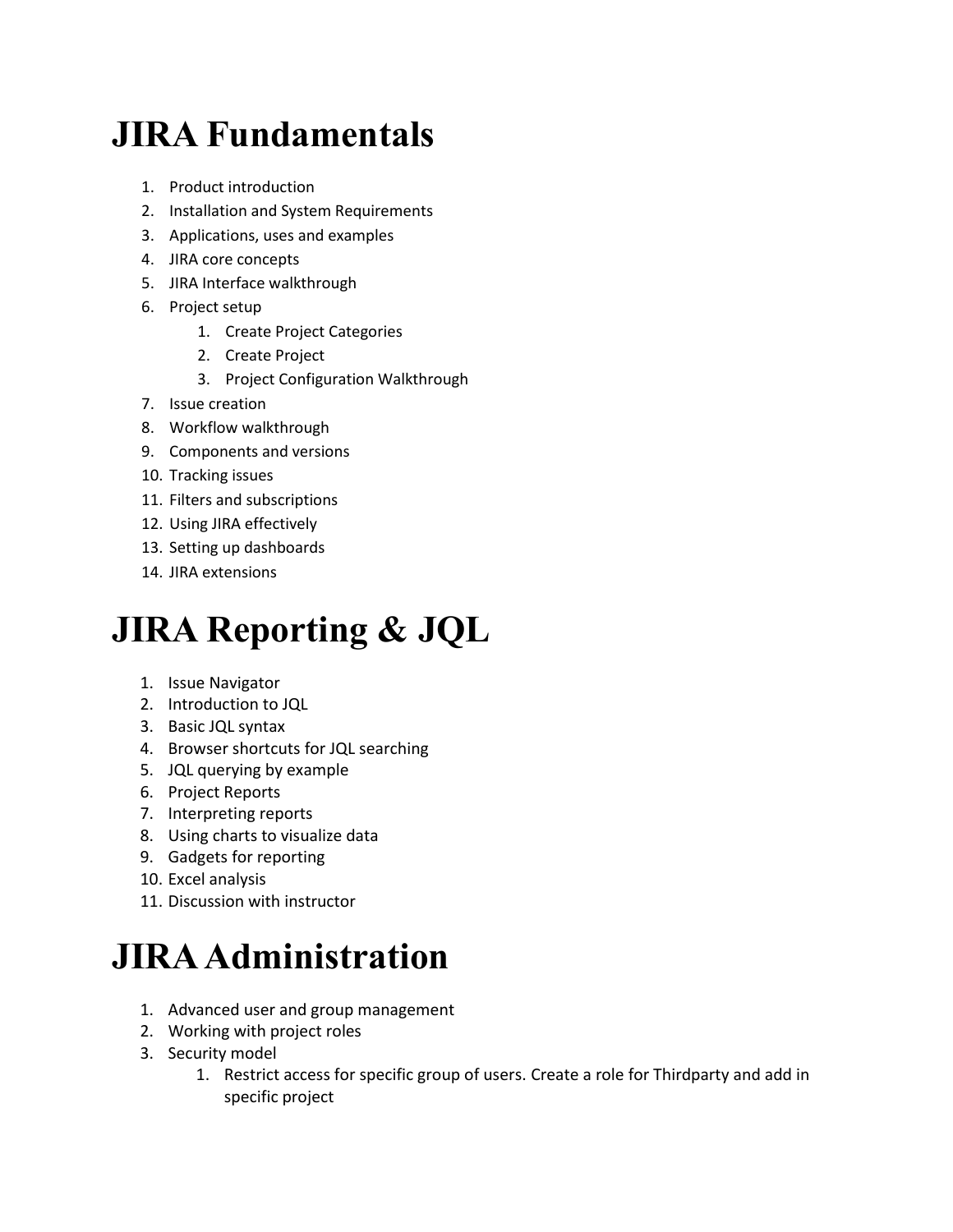- 4. Types of administrators
	- 1. JIRA System Administrator
	- 2. JIRA Administrator
- 5. Issue level security
- 6. Email integration with JIRA
	- 1. Configure with Gmail
	- 2. Configure with your own mail server
- 7. Managing your installation and upgrading JIRA
- 8. Startup/Shut down scripts, Logs, Files and Directories
	- 1. Show directory structure
	- 2. Application Data, export, import, attachments
	- 3. Log files
- 9. Authentication Mechanism in JIRA
- 10. General administration (links, attachments, etc)
- 11. Issue Attributes Statuses, Resolutions and Priorities
- 12. Enhancing the user experience
- 13. JIRA Add ons

### **JIRA Schemes and Configurations**

- 1. Workflows and workflow schemes
- 2. Issue Types and Issue Type Schemes
- 3. Screens and Screen Schemes
- 4. Fields and Field Configuration Schemes
- 5. Permissions and Permission Schemes
- 6. Security level and Security Schemes
- 7. Events, Notification and Notification Schemes
- 8. Versions and Components

#### **JIRA Workflows**

- 1. Basic workflow concepts
- 2. Example workflows in real life
- 3. JIRA default workflow
- 4. Issue resolution
- 5. Capturing and presenting your Data
- 6. Custom fields
- 7. Mandatory fields
- 8. Common workflow configuration mistakes
	- 1. No transition to come out of the state
	- 2. States may contain no incoming and outcoming transitions
- 9. Configuring workflows
	- 1. Add additional states as per the requirment
- 10. Transitions, conditions and post functions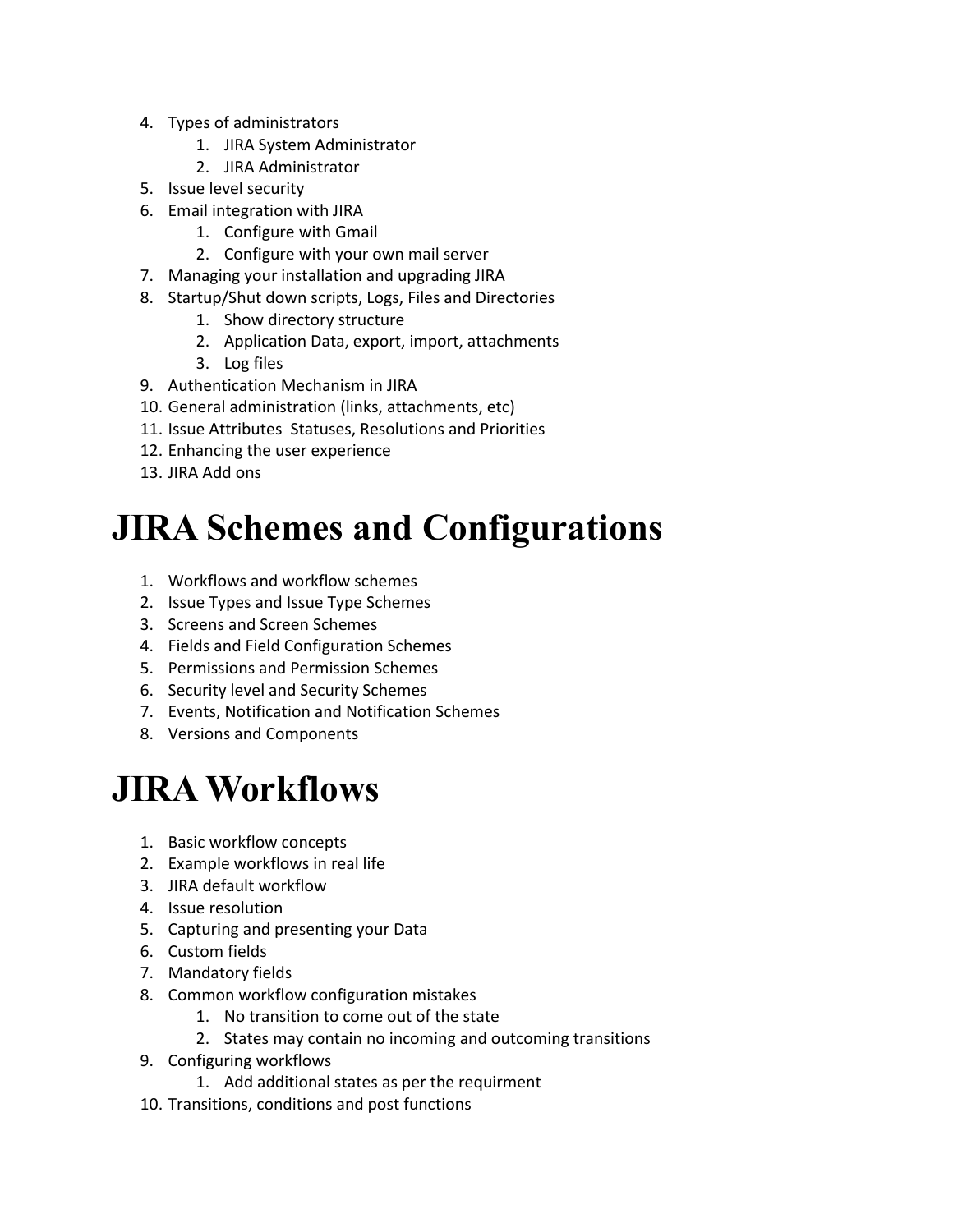- 11. Step by step workflow configuration example
- 12. JIRA extensions
	- 1. JIRA Suite Utilities Offers tons of additional features like make description or any other field mandatory

## **Tools Integration and Application Links**

- 1. Overview of JIRA Crowd
- 2. JIRA Confluence
	- 1. Show how to create Application Links
	- 2. Add Confluence Gadget URL
- 3. Overview of JIRA Fisheye/Crucible
- 4. JIRA Git (using Fisheye or Git add-on)

### **Import and Export**

- 1. Backup system
- 2. Restore system
- 3. Project Import
- 4. External System Import

### **Overview of some Use Cases**

- 1. Setup JIRA for HelpDesk/Support Tickets
- 2. Setup JIRA for Test Case Management
- 3. Setup JIRA for Project Management
- 4. Setup JIRA for Bug Tracking

#### **Confluence Fundamentals**

- 1. Product introduction
- 2. Applications, uses and examples
- 3. Confluence core concepts
- 4. Publishing and consuming information
- 5. Creating content in Confluence
- 6. Editing content in Confluence
- 7. Page restrictions
- 8. Space and page management
- 9. Using Confluence effectively
- 10. Tracking information
- 11. Email notifications
- 12. Customizing the look and feel